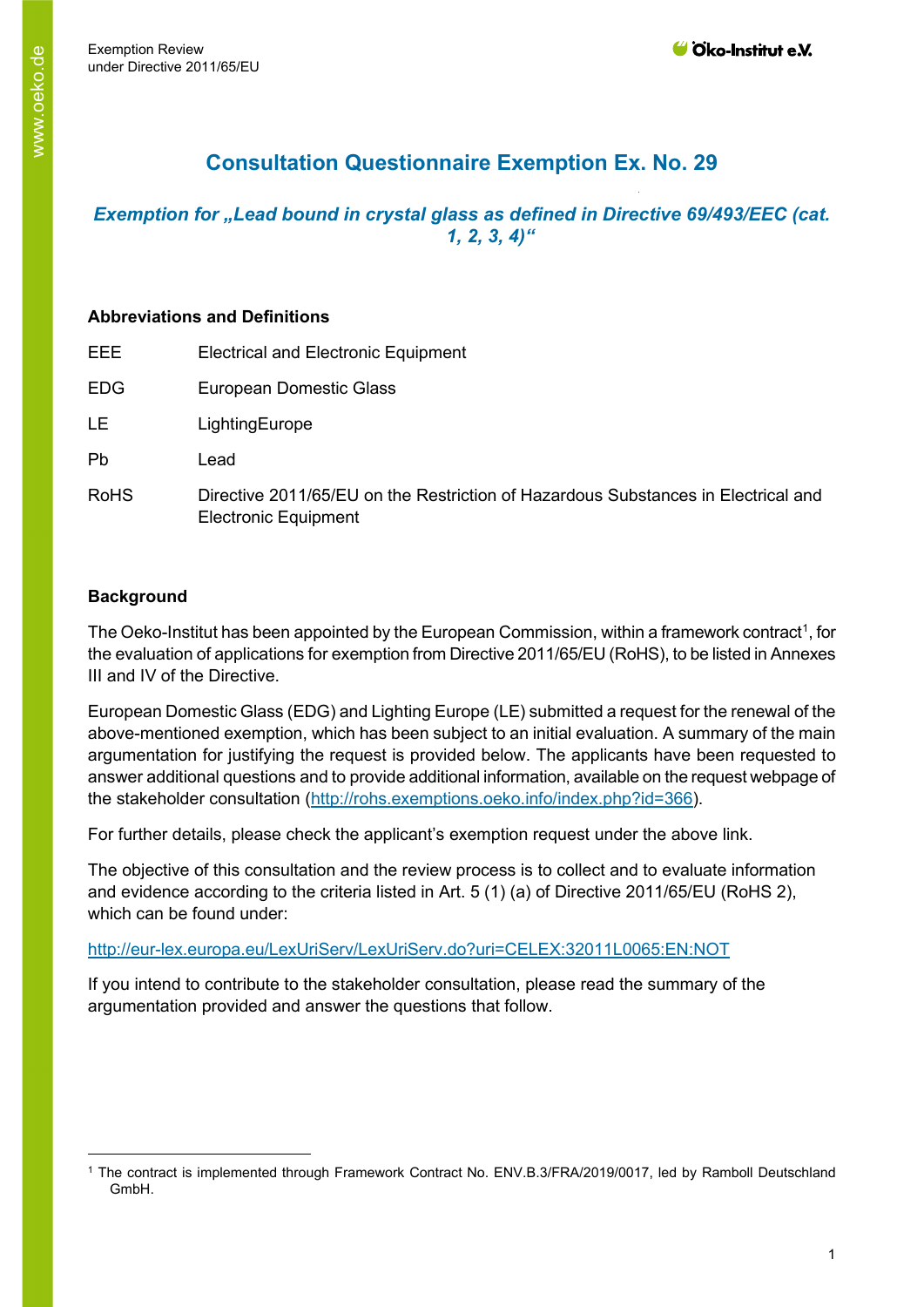## **1. Summary of argumentation of applicant on the justification of the exemption**

## **1.1. Background**

Lead in the form of lead oxide and lead tetroxide are used as raw materials to produce lead bound in crystal glass. The crystal glass is a component of different lighting and decoration applications. According to the applicants, substitutes for these specific EEE applications have been sought for nearly three decades, but without success. The performance of alternative materials is inferior and does not allow the production of the same items from lead crystal glass. Particularly, alternatives provide insufficient performance in comparison to the processing time enabled by the lead oxide component.

European Domestic Glass (EDG) and LightingEurope (LE) thus request the renewal of Ex. 29 for:

"Lead bound in crystal glass as defined in Directive 69/493/EEC (cat. 1, [2](#page-1-0), 3, 4)<sup>2</sup>"

The renewal is requested for EEE falling under categories 3, 4, 5 and 11 of Annex I of the RoHS Directive for a duration of 10 years. The consultants note that Article 5 of the RoHS Directive specifies a maximum duration for which exemptions can be granted of 5 years for the categories referred to.

## **1.2. Volume of lead bound in crystal glass to be placed on the EU market through the exemption**

The applicants estimate that about 50 tons/year of  $Pb_3O_4$  or PbO is used to produce lead bound in crystal glass for electrical and electronic items entering the EU market. Thus, the Pb contained in  $Pb_3O_4$  and PbO can be calculated to be 46 tons/year.

## **1.3. Technical description**

The applicants describe the properties of lead oxide as a raw material for the production of crystal glass on the basis of the technical parameters listed below:

- The *refractive index* is defined as the ratio of the speed of light in a vacuum to a dimensionless number that describes how light propagates through a medium. The higher the refractive index, the more light effects (rainbow) occur.
- The *Abbe number* is a measure of the variation of refractive index with wavelength, so the refractive index of a glass with a low Abbe number varies less across the visible spectrum than a glass with a high Abbe number. Lead crystal glass has a low Abbe number, which reduces chromatic aberration while maintaining a high refractive index.
- *Dispersion* describes the phenomenon in which the phase velocity of a wave depends on its frequency. The bigger the dispersion, the greater the visible colour spectrum (rainbow).
- The *cooling time* is the time span between two viscosity states. Below and above this time span, glass cannot be shaped. The greater the cooling time, the more specific (longer, thinner and more complex) shapes can be made. This specificity increases the craftsman's ability to produce high quality products. Analogous to the cooling time, the *working range* indicates the temperature range with the same purpose as the cooling time, expressed in °C or Kelvin instead of time.

<span id="page-1-0"></span><sup>&</sup>lt;sup>2</sup> Council Directive of 15 December 1969 on the approximation of the laws of the Member States relating to crystal glass, in OJ L326 of 29 December 1969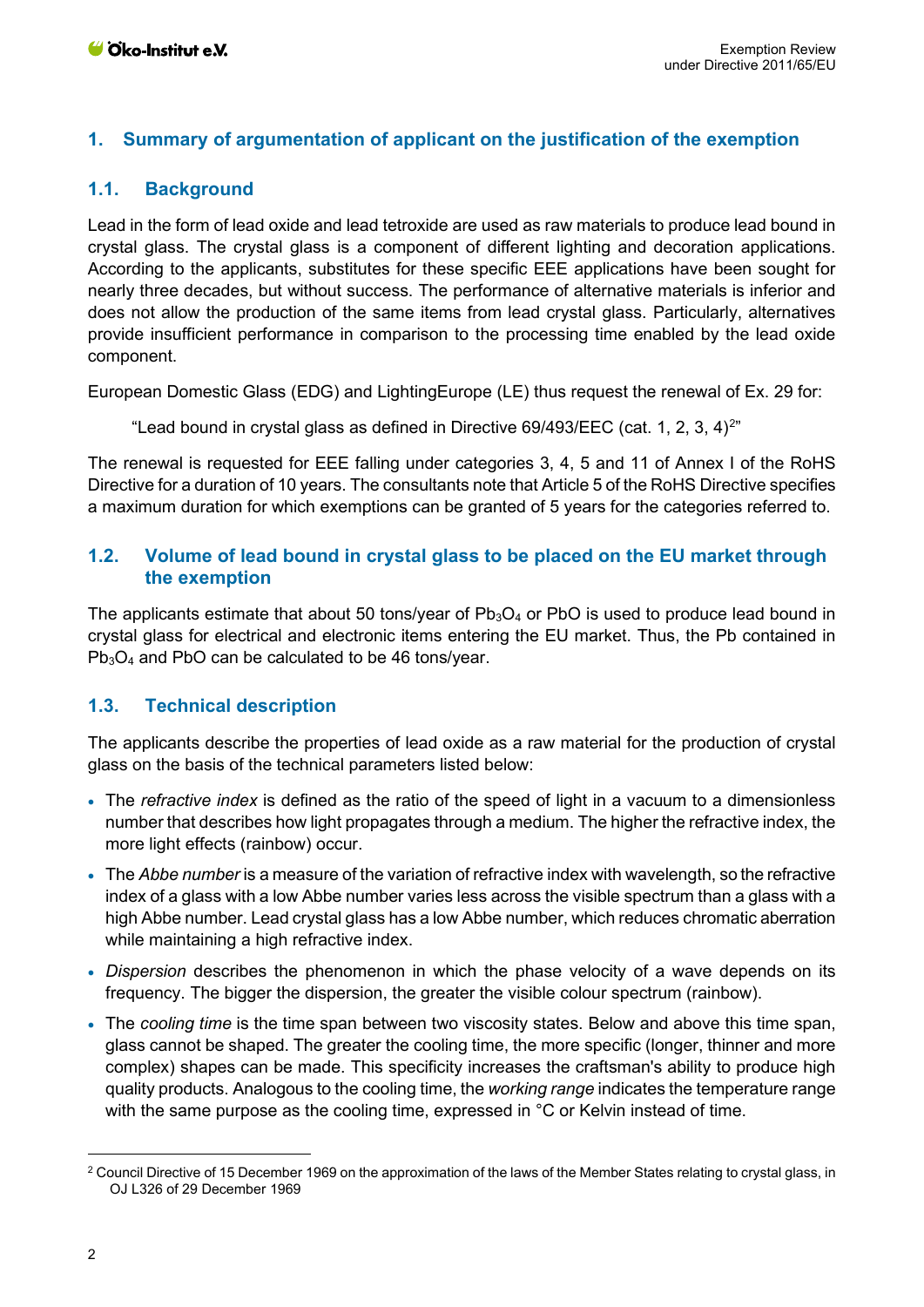• *Vickers' Hardness* is a specific measure of the hardness of the material. The lower the hardness, the more possibilities there are for cutting and engraving complex artistic designs on unusual and prestigious objects that can only be achieved by handcrafting.

Lead in the form of lead oxide and lead tetroxide are used as raw materials to produce lead bound in crystal glass. The crystal glass is a component of different lighting and decoration applications. In this context, the applicants name the following applications and products:

- Fixed/portable luminaires
- Lamps
- Electrified mirrors
- Horology (clocks, watches etc.)
- Display cases
- Digital photo frames
- Tablet and smart phone docking stations
- Furniture and home décor items, if including electrical or electronic products (carrousel, tables, sofas, plumbing elements etc.)
- Building materials (illuminated bricks)

Accordingly, from the applicants' point of view, the products can be assigned to the following categories of Annex 1 of the RoHS Directive:

- 3. IT and telecommunications equipment
- 4. Consumer equipment
- 5. Lighting equipment
- 11. Other EEE not covered by any of the categories above

The applicants further state, that there is no use of lead bound in crystal glass in other categories.

## **1.4. Applicant's justification for the requested exemption**

The applicants justify the request for exemption essentially on the basis of technical aspects that are decisive for the fact that no adequate alternative substances are available that fulfil all the required properties. In addition, advantages of leaded crystal glass in terms of energy efficiency are presented and socio-economic impacts are detailed that relate to the case that an exemption renewal is not granted.

#### **1.4.1. Availability of alternatives (Substitution or Elimination, roadmap to substitution, reliability of substitutes)**

From the applicants' point of view, there is no substitute for crystal glass (categories 1, 2, 3, 4) according to Council Directive 493/69/EEC. Although research has provided patterns that achieve some of the properties compared to crystal glass categories in which Pb is bound, none of these patterns achieve all the same essential properties. This is particularly true for the thermo-mechanicaloptical properties, which are particularly important for the elaboration of the product.

The applicants state that there is already a wide range of glass types on the market with or without bonded lead ions. The criteria, for selecting the type of glass applied, are the specific needs or the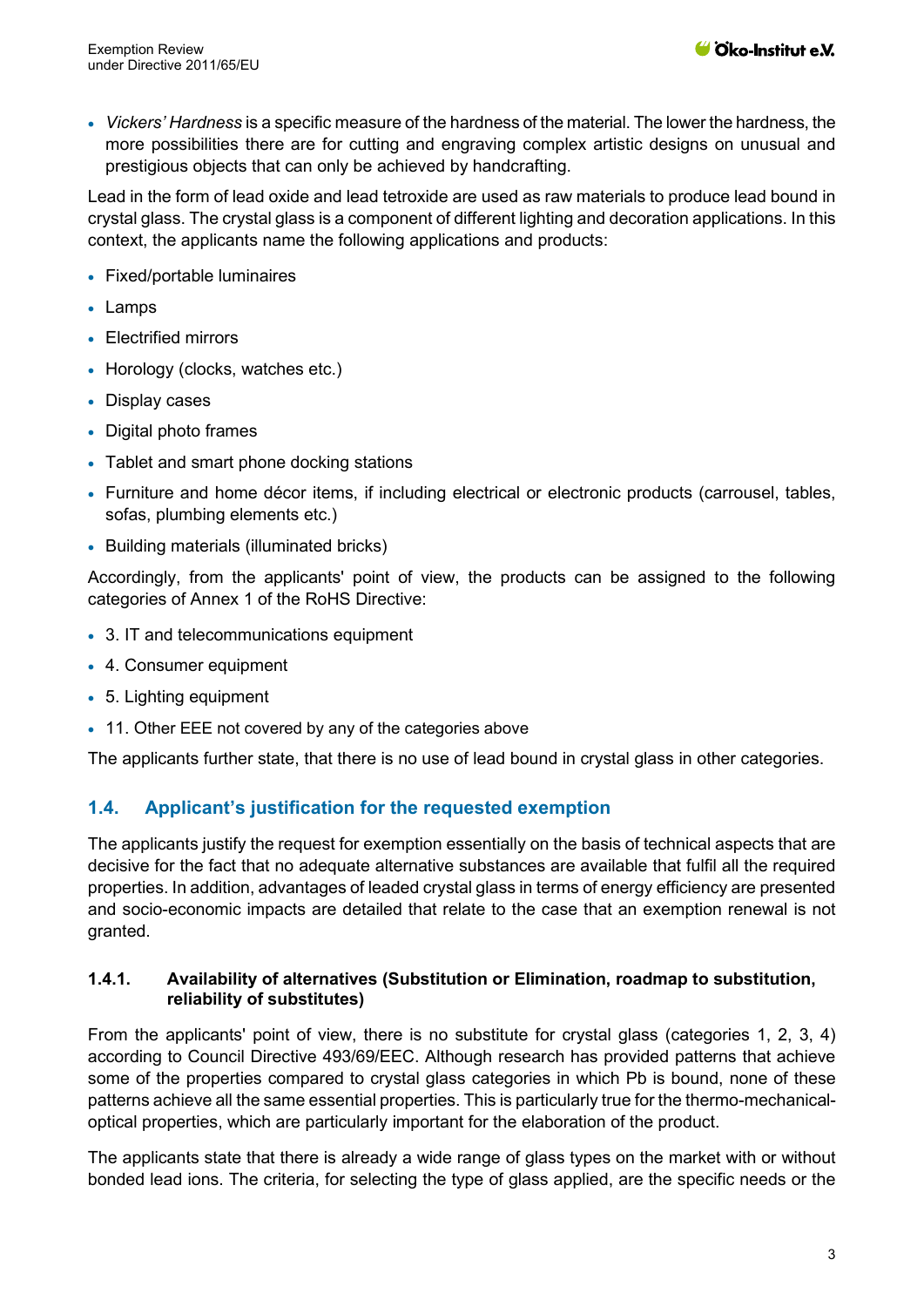required technical properties : clarity (according to ISO IWA8:2009), density, sound, optical properties, ability for specific shaping techniques for works of art, ability for cutting and polishing.

Full Lead Crystal and Lead Crystal correspond to the categories with the highest density and refractive index in Directive 69/493/EEC (category 1 and 2 respectively, see annex I). These categories also have the highest PbO content of the crystal glass types addressed by Directive 69/493/EEC, namely ≥ 30 % and ≥ 24 % lead oxide, respectively. The applicant specifies these categories as the most relevant for applications benefiting from the exemption but cannot exclude the relevance of other categories (crystal glass using $3$ ).

Most of the machine-produced quality glass for domestic use has moved from lead crystal glass to alternatives. The remaining part, which is the subject of this request for exemption renewal is of highly specialised manufacture and requires a significant amount of handwork.

In summary, the applicants assess the substitution situation to the effect that crystal glass without intentionally added lead does not meet the required combination of essential properties:

- Shorter cooling time/working range would not permit the production of complex items.
- Higher Vickers hardness will trigger musculo-skeletal disorders for the workers because the cutting difficulty will dramatically increase. In addition, quicker damage and need to replace industrial tools will drastically increase. It will become impossible to make very intricately engraved articles as employers are required to protect the health of their workers.
- The combination of optical properties (refractive index, Abbe number, dispersion) generated by the use of lead bound in crystal glass are unique and unmatched by other materials (the latter are unable to obtain the same low value of chromatic aberration).

The applicants justify their doubts as to whether promising substitutes will ever be found with the fact that there are a limited number of elements in the periodic table available that can be combined to form some kinds of crystal glass in EEE applications (BaO, ZnO, SrO, CaO, MgO). Moreover, those combinations that exist form glasses only within relatively small composition ranges. After three decades of research, all possible combinations of elements have been prepared and evaluated by some major lead crystal manufacturers and this has shown that for lead bound in crystal glass applications used in EEE, there are no alternatives to compositions that use lead oxide as an intermediate.

When asked about the prospects of success of further research efforts on substitutes, the association explained the state of affairs as follows $4$ :

- "*The lead crystal companies are actively involved for many years in research projects to find an alternative which could guarantee the same criteria of quality and excellence and to preserve their know-how.*
- *Certain projects have reached a pilot phase in order to approximate the final conditions for validation towards a shift to crystal (i.e. non lead based composition). This phase is still subject to an iterative process in order to check, determine and correct any bias which could appear in the final process / composition. That iterative process will take some more years.*

<span id="page-3-0"></span><sup>&</sup>lt;sup>3</sup> Exclusion from scope of Directive 69/493/EEC categories 3 and 4 would in any case not lead to a lower use of lead, as their use of various metal oxides such as PbO is lower than that of categories 1 and 2.

<span id="page-3-1"></span><sup>4</sup> European Domestic Glass Answers to Oeko Institut Clarification Questions, 19 March 2021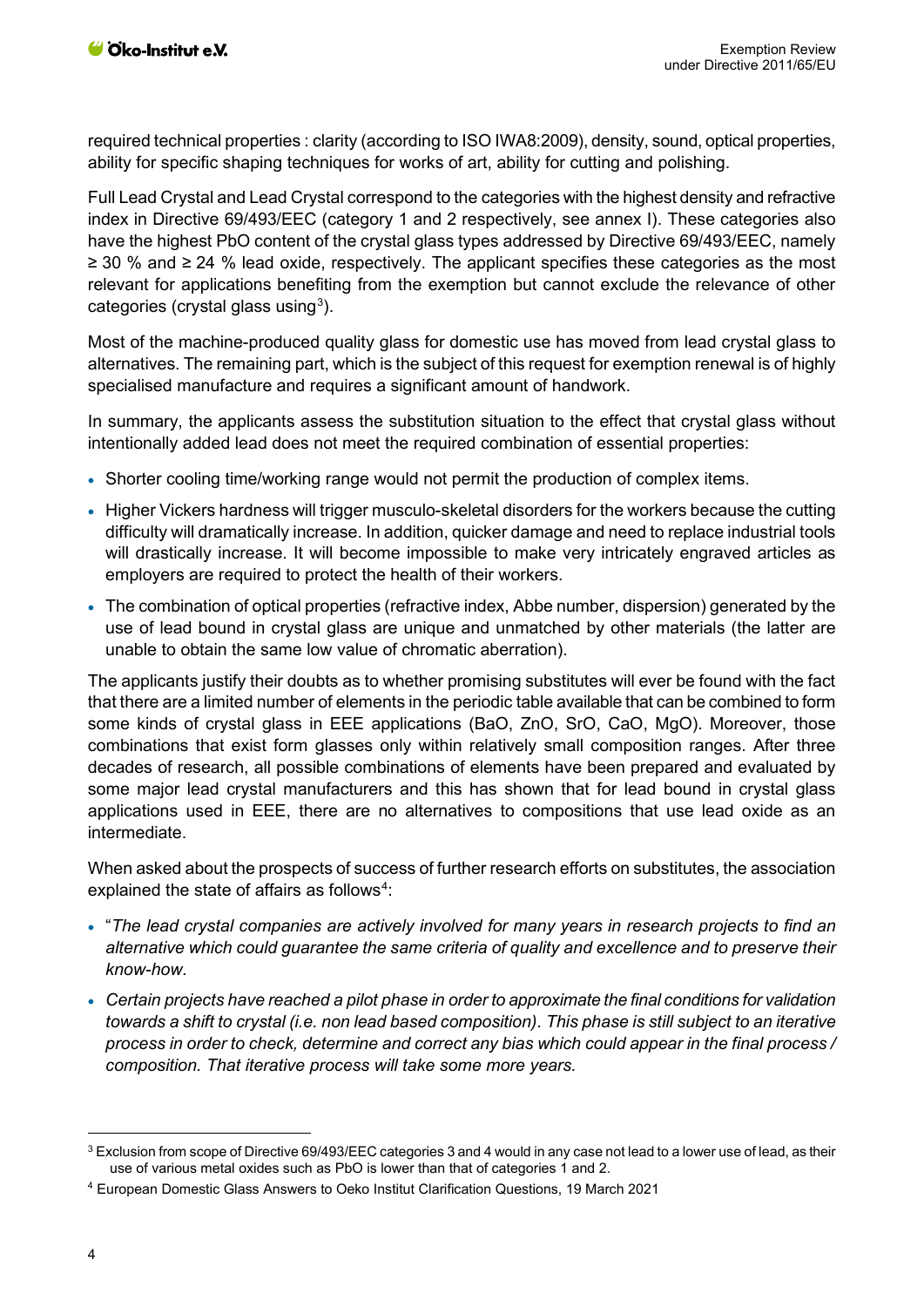- It is expected that in about 10 years time, about half of the remaining lead crystal companies will have shifted to crystal. That delay depends on the result of research towards high quality crystal production and on the end of life of lead crystal furnace.
- Please note that the planned shift does not mean that a substitute will have been found to lead crystal glass, but that companies will abandon lead crystal glass for high quality crystal glass whose production process determination is still ongoing."

### *1.4.2.* **Environmental and health arguments** *(also LCA aspects)*

According to the applicants, the addition of lead oxide enables a better energy efficiency. The evaluation of a literature publication on measurements carried out shows that with the same light source (LED), the luminous flux transmitted through a lead crystal article is at least 10% greater compared to the luminous flux transmitted through the same article when produced in (lead-free) flint glass. The energy efficiency (lumens/watt) of lead crystal is therefore much better than that of flint glass. In certain cases, the IEE rating of an electrical lighting fixture may change from category B (with flint glass) to category A (with lead crystal).

With regard to the prevention of waste, the applicants state that lead bound in crystal EEE applications are prestigious und expensive items which are kept, transferred, inherited or resold. Against this background the volume of articles or parts of articles which might be discarded is seen to be negligible.

#### **1.4.3. Socioeconomic impacts**

The applicants make it clear that the crystal glass industry is already facing an economically challenging situation. EEE applications account for about one third of the turnover of some of them. If the exemption is not extended, this would have serious repercussions:

- Loss of economic wealth;
- loss of European patrimonial wealth and cultural diversity;
- loss of ca. one third of turnover of related manufacturing companies and in the medium/long term, their disappearance; and
- 2,750 direct jobs lost and 6,950 indirect jobs in the glass industry in Europe.

### **Annex I**

Directive 69/493/EEC specifies the following categories of lead crystal in its annex, clarifying the characteristics in terms of the amount of lead contained in the matrix and the properties that the glass needs to have.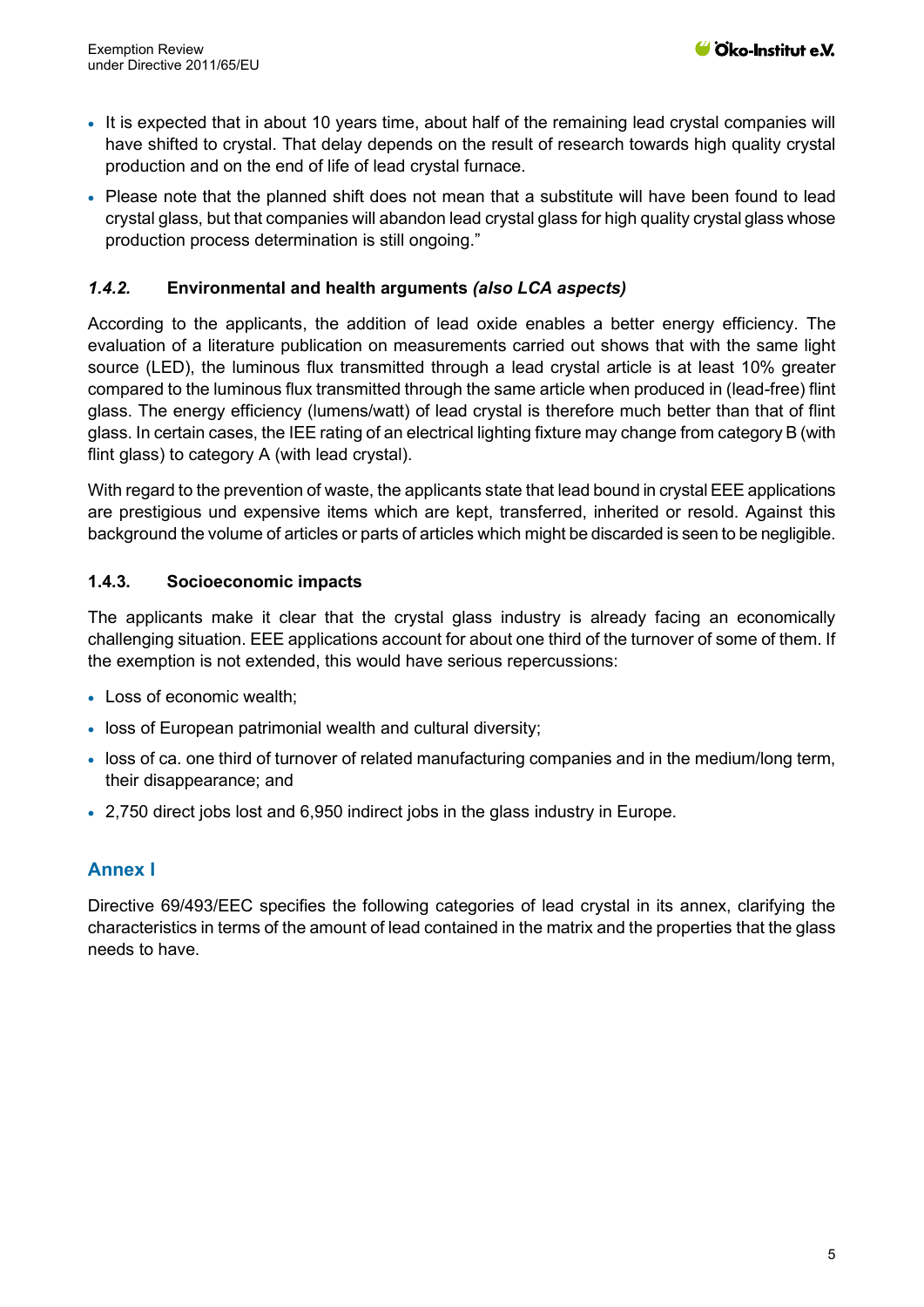#### **ANNEX I**

List of crystal glass categories

| No             | Description of category                                                                                                        |                                                                                                                                                                                                                                 |                                                              | Characteristics |                        |                               |                       | Labelling                                                                                            |  |
|----------------|--------------------------------------------------------------------------------------------------------------------------------|---------------------------------------------------------------------------------------------------------------------------------------------------------------------------------------------------------------------------------|--------------------------------------------------------------|-----------------|------------------------|-------------------------------|-----------------------|------------------------------------------------------------------------------------------------------|--|
|                |                                                                                                                                | <b>Explanatory</b> notes                                                                                                                                                                                                        | Metal oxides<br>(% )                                         | Density         | Refractive<br>index    | Surface<br>hardness           | Shape<br>of<br>symbol | Remarks                                                                                              |  |
| $-2-$          | $-b-$                                                                                                                          | —c—                                                                                                                                                                                                                             | $-d-$                                                        | --e---          | $-1$                   | $-g-$                         | $-h-$                 | $\overline{\phantom{a}}$ $\overline{\phantom{a}}$                                                    |  |
| $\mathbf{1}$   | 30%<br><b>CRISTAL SUPERIEUR</b><br>30%<br>CRISTALLO SUPERIORE<br>30%<br>HOCHBLEIKRISTALL<br>VOLLOODKRISTAL<br>30%              | Description may be freely<br>used, whatever the country<br>of origin or the country of<br>destination                                                                                                                           | PbO<br>$\geq 30\%$                                           | $\geq 3.00$     | x                      |                               |                       | Round<br>label.<br>Colour:<br>gold<br>$\phi \geq 1$ cm                                               |  |
| $\overline{2}$ | <b>CRISTAL AU PLOMP</b><br>24%<br>24%<br>CRISTALLO AL PIOMBO<br>24%<br><b>BLEIKRISTALL</b><br>24%<br><b>LOODKRISTAL</b>        | The percentage figure re-<br>fers to the lead oxide con-<br>tent                                                                                                                                                                | PbO.<br>$\geq$ 24%                                           | $\geq$ 2.90     | x                      |                               |                       |                                                                                                      |  |
| $3 -$          | <b>CRISTALLIN</b><br><b>VETRO SONORO SUPERIORE</b><br>KRISTALLGLAS<br>KRISTALLI INGLAS <sup>1</sup><br>SONOORGLAS <sup>2</sup> | Only the description in the<br>language or languages of<br>the country in which the<br>goods are marketed may be<br>used<br>Exception:                                                                                          |                                                              | $\geq$ 2.45     | $nD$ .<br>$\geq$ 1.520 |                               |                       | Square<br>label.<br>Colour:<br>silver<br>Side:<br>$\geq$ 1 cm                                        |  |
| 4              | <b>VERRE SONORE</b><br><b>VETRO SONORO</b><br><b>KRISTALLGLAS</b><br>SONOORGLAS                                                | On the German market<br>pressed glass containing<br>18% PbO and having a<br>density of at least 2.70 may<br>be sold under the descrip-<br>tion 'PRESSBLEI-<br>KRISTALL' or 'BLEI-<br>KRISTALL GEPRESST'<br>(in capital letters) | BaO<br>PЬO<br>$K_2O$<br>single or<br>together<br>$\geq 10\%$ | $\geq$ 2.40     |                        | Vickers<br>550<br>$\pm$<br>20 |                       | Label in the<br>shape of an<br>equilateral<br>triangle.<br>Colour:<br>silver<br>Side:<br>$\geq$ 1 cm |  |

 $x$  nD  $\geq$  1.545 as criterion for an additional non-destructive determination of the products (at the time of import).

1 In Belgium

<sup>2</sup> In the Netherlands.

Source: Directive 69/493/EEC, Official Journal of the European Communities No L326/36 from 29.12.69, pg. 600

### **2. Questions for stakeholders**

- 1. The applicants requested an exemption, proposing the following wording formulation: *"*"*Lead bound in crystal glass as defined in Directive 69/493/EEC (cat. 1, 2, 3, 4)*[5](#page-5-0) *"* 
	- a. Do you agree with the scope of the exemption as proposed by the applicant?
	- b. Please suggest an alternative wording and explain your proposal, if you do not agree with the proposed exemption wording.
	- c. Please explain why you either support the applicant's request or object to it. To support your views, please provide detailed technical argumentation / evidence in line with the criteria in Art. 5(1)(a) to support your statement.
- 2. Please provide information concerning possible substitutes or developments that may enable reduction, substitution or elimination, at present or in the future, of "*Lead bound in crystal glass as defined in Directive 69/493/EEC (cat. 1, 2, 3, 4)*[6](#page-5-1)*"*;

<span id="page-5-0"></span><sup>&</sup>lt;sup>5</sup> Council Directive of 15 December 1969 on the approximation of the laws of the Member States relating to crystal glass, in OJ L326 of 29 December 1969

<span id="page-5-1"></span><sup>&</sup>lt;sup>6</sup> Council Directive of 15 December 1969 on the approximation of the laws of the Member States relating to crystal glass, in OJ L326 of 29 December 1969